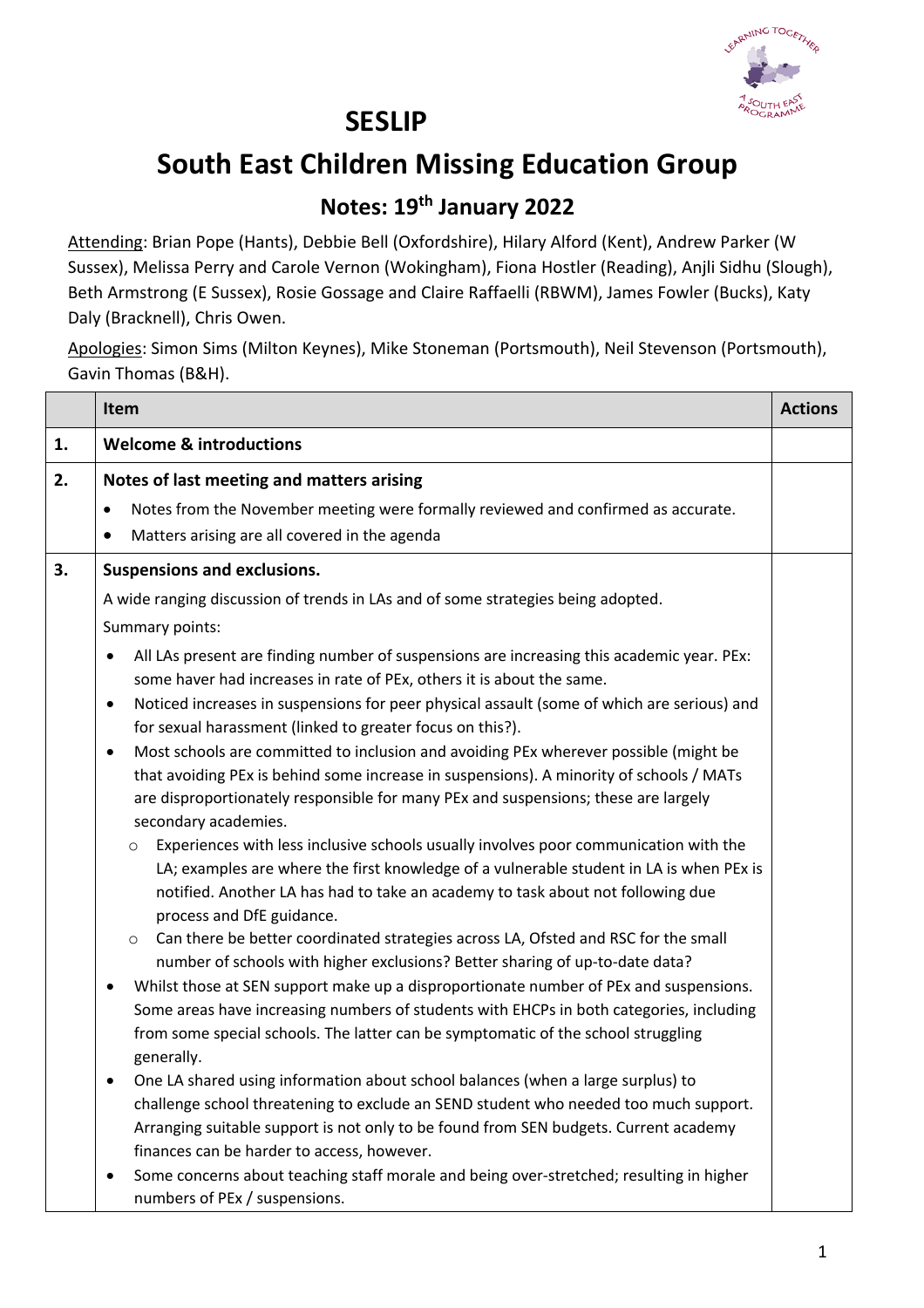

|    | Item                                                                                                                                                                                                                                                                                                                                                                                                              | <b>Actions</b> |
|----|-------------------------------------------------------------------------------------------------------------------------------------------------------------------------------------------------------------------------------------------------------------------------------------------------------------------------------------------------------------------------------------------------------------------|----------------|
|    | Clarity of ongoing role of LA is needed from the Education White Paper that is expected.<br>Action: summary points to be fed back to AD Education Network. Inclusion / exclusion as a<br>topic at joint meeting with RSCs?                                                                                                                                                                                        | BP / CO        |
| 4. | Proposed activities from the Building Back Better funding                                                                                                                                                                                                                                                                                                                                                         |                |
|    | Proposal for a research / insights project were discussed.                                                                                                                                                                                                                                                                                                                                                        |                |
|    | Challenges of the project include: whether it could be at a sufficient scale, survey fatigue<br>(though this is not a major component) and of recruiting parents across the range, rather than<br>the vocal, negative minority. Suggestions included focusing on parents who have recently<br>made the move to EHE or back into school.                                                                           |                |
|    | Is it possible to include some parallel discussions with schools, about their processes with<br>parents thinking of EHE and how they find liaison / cooperation with the LA?                                                                                                                                                                                                                                      |                |
|    | Recruiting parents would need to be via LAs, since the LA is not at liberty to give out contact<br>details without permission.                                                                                                                                                                                                                                                                                    |                |
|    | Among LAs happy to help with engaging parents: Hampshire, E Sussex, Reading, Kent, Windsor<br>& Maidenhead.                                                                                                                                                                                                                                                                                                       |                |
|    | Action: Chris and Brian to tweak the proposed brief to reflect the above. Report to AD<br>Education Network and start feasibility of finding researcher or company to carry out the<br>project.                                                                                                                                                                                                                   | BP/CO          |
| 5. | <b>Update Medical Needs project</b>                                                                                                                                                                                                                                                                                                                                                                               |                |
|    | GT has had to send apologies having to attend a meeting about a Children's Commissioner<br>project on school attendance this morning.                                                                                                                                                                                                                                                                             |                |
|    | Audit: reminder that the focus is on remote learners not those in-patient or other care<br>$\bullet$<br>institution. 6 responses to audit so far: mental health by far the largest group of CYP;<br>numbers went down during 2020-21; then quite a range: reintegration average ranges<br>between 2 terms and 4 terms, tuition offer ranges from 5 hours per week to 18 hours<br>per week. Costs hard to compare. |                |
|    | Action: If you've not yet responded to audit, please do with what data you have available.<br>GT is working with the group to share case examples of learners in order to inform referral<br>pathways and challenges.                                                                                                                                                                                             | All<br>GT      |
| 6. | <b>SESLIP CME / EHE Benchmarking</b>                                                                                                                                                                                                                                                                                                                                                                              |                |
|    | Reminder about autumn 2021 data collection has just been requested. Can we aim for 2021 -<br>22 to gather a complete set of data across all SESLIP LAs?                                                                                                                                                                                                                                                           |                |
|    | EHE at best plateauing for LAs, for others there's continued increase.                                                                                                                                                                                                                                                                                                                                            |                |
|    | CME as a consequence of covid-19 was a discussion and the value of wider partnership<br>working. Frustration expressed about DWP and Home Office not sharing a focus on these<br>vulnerable children (to share information if travelled abroad or supporting children into<br>school).                                                                                                                            |                |
|    | Action: CO to ask what SESLIP Safeguarding network has explored with DWP and whether they<br>have engaged when concerns about vulnerable families / children.                                                                                                                                                                                                                                                     | CO             |